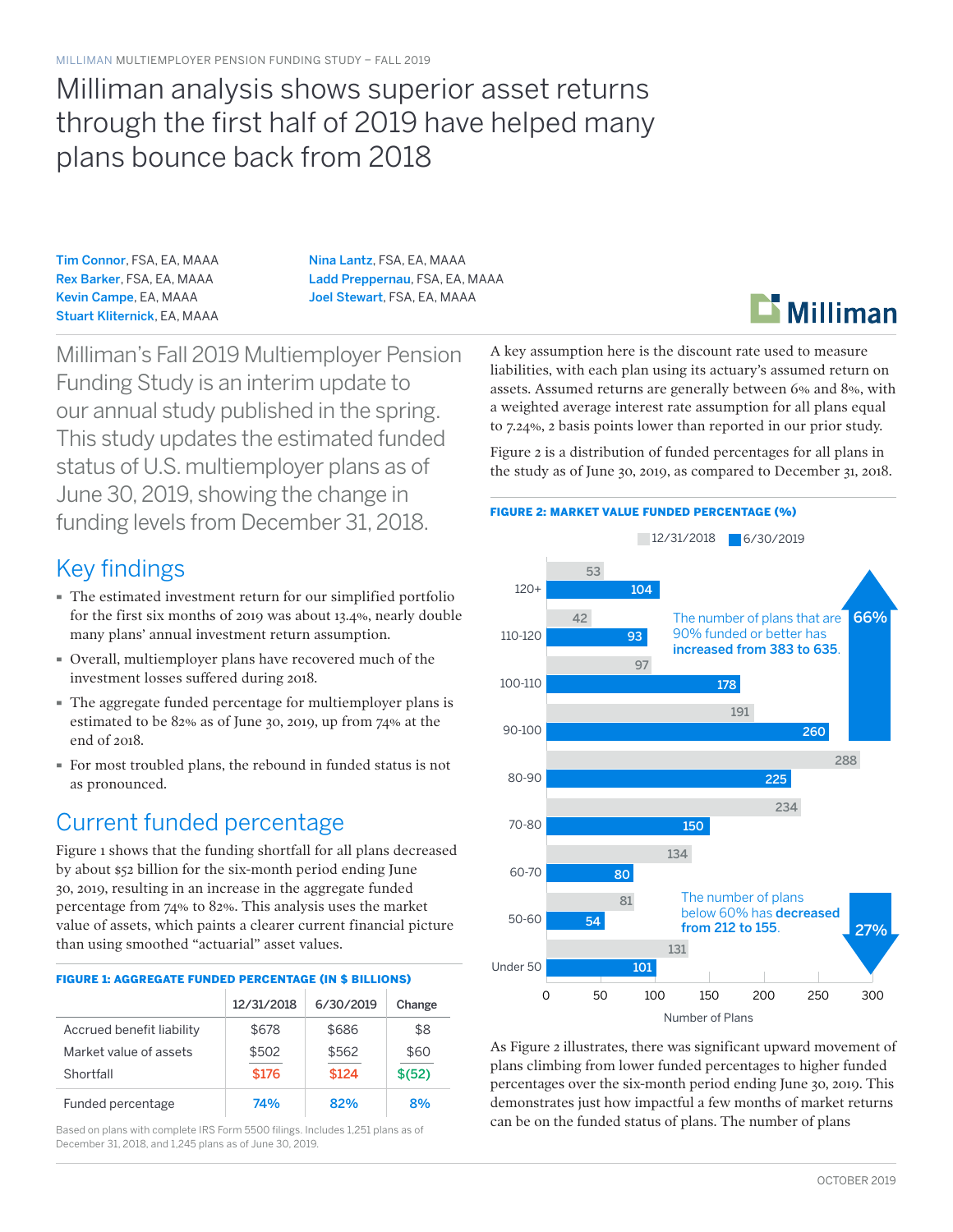funded 90% or better totaled 635 as of June 30, 2019, whereas just six months earlier, there were only 383 such plans. This equates to a 66% increase in the number of plans funded 90% or better. On the opposite end of the spectrum, the number of plans that were less than 60% funded dropped from 212 to 155 over the same six-month period. This equates to a 27% decrease in the number of plans below 60% funded. The improvement overall is not as pronounced for the worst-funded plans, particularly because of their maturity and cash flow issues.

### Historical funded percentage

Figure 3 provides a historical perspective on the aggregate funded percentage of all multiemployer plans since the end of 2007.



The aggregate funded percentage was 82% as of June 30, 2019, up from 74% at the end of 2018. Asset returns have materially exceeded expectations through the first six months of 2019, with some plans already earning double their assumed rates of return for the entire calendar year. Our simplified portfolio earned about 13.4% in the first six months of 2019. This is welcome news for plans, as it is coming off of a down year, where we had estimated a -5% return for calendar year 2018. As discussed in previous studies, the funded status of most plans continues to be almost entirely driven by investment performance. It is worth noting in Figure 3 that the aggregate funded percentage is once again close to the pre-2008 market crash level.

Figure 4 shows the historical funded percentage of all multiemployer plans since the end of 2007 by their current zone status. For example, the green line shows the historical funded percentages of plans currently in the green zone (without regard to their previous zone statuses). The blue dotted line represents all plans combined (which ties back to Figure 3).



The robust returns through the first six months of 2019 have resulted in most plans recouping the funded status losses experienced during 2018. Noncritical plans (the green and yellow lines) are presently a little better funded than they were at the end of 2007, prior to the global financial crisis. Critical plans (bright red) and critical and declining plans (dark red) are not as well funded as they were prior to 2008. In particular, it is significant to note that, even with the superb asset returns thus far in 2019, critical and declining plans have continued to struggle. As discussed in our [Spring 2018 study](http://us.milliman.com/uploadedFiles/insight/Periodicals/multiemployer-pfs/multiemployer-funding-study-spring-2018.pdf) regarding plan maturity, this struggle is largely due to their significant negative cash flow positions.

#### What lies ahead?

Potential changes in multiemployer plan law continue to be explored. In July, the House of Representatives passed the [Rehabilitation for Multiemployer Pension Act](http://assets.milliman.com/ektron/2935MEB_MultiEmployer%20Alert_20180726.pdf) (aka the Butch Lewis Act), which would create loan opportunities for the most troubled multiemployer plans. The Senate introduced its version of the bill, but its prospects of garnering enough support and ultimately passing through the Senate are uncertain.

In early August, the Pension Benefit Guaranty Corporation (PBGC) released its 2018 fiscal year projections report, stating that its multiemployer insurance program "continues on the path to running out of money by the end of fiscal year 2025." Under current law, if the program runs out of money, the PBGC would have to reduce guaranteed benefits to levels that could be afforded by premium income only. As discussed in our recent [Multiemployer Alert](http://assets.milliman.com/ektron/PBGC-multiemployer-path-insolvency.pdf), this could result in drastic reductions to PBGC benefits paid to participants of insolvent plans.

Multiemployer plans will have to maintain a wait-and-see approach as various stakeholders debate the best course of action moving forward.